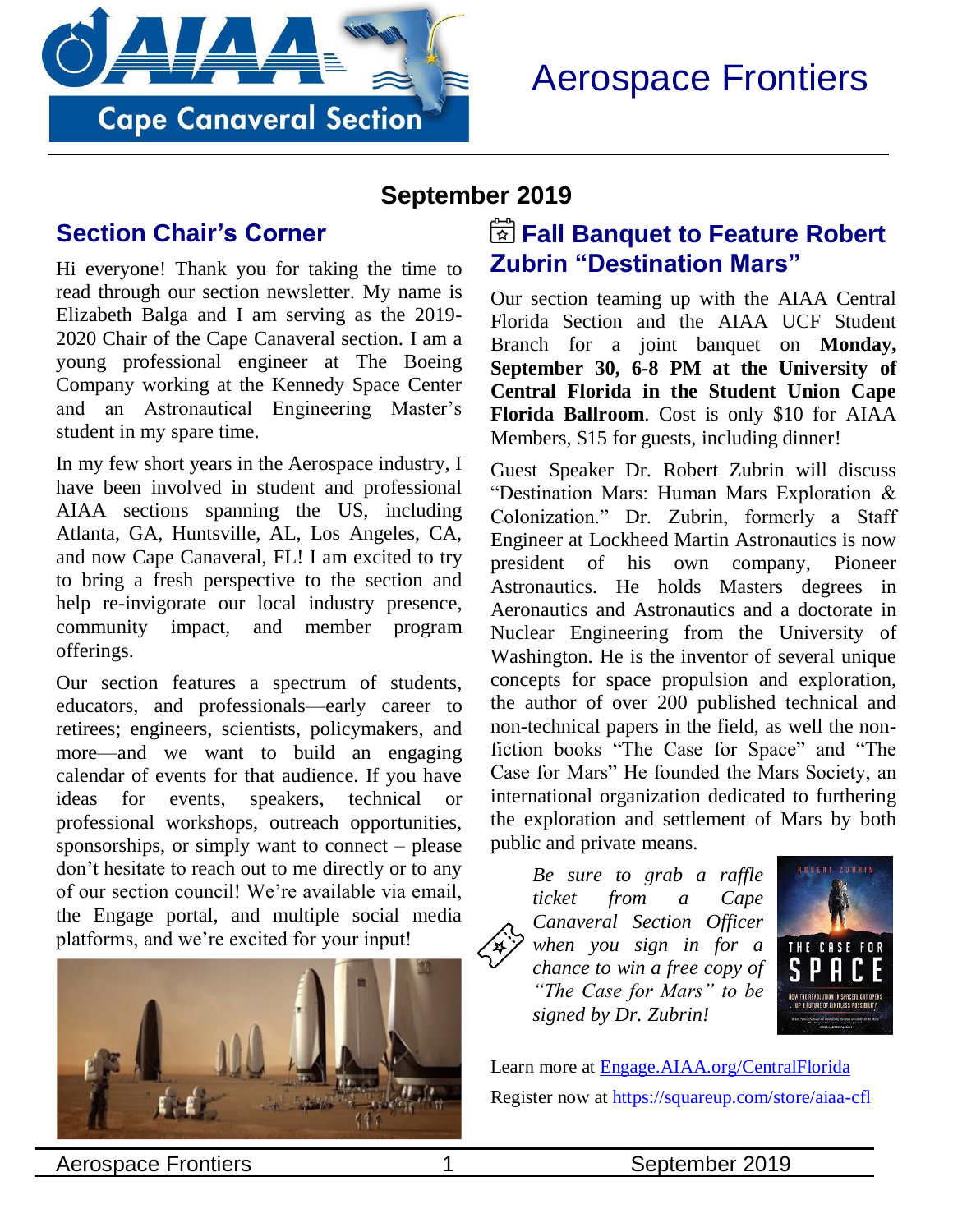## **National AIAA Leadership Visit**

The planned Leadership Visit with AIAA Executive Director Dan Dumbacher had to be postponed as a result of Hurricane Dorian. The Section is working to reschedule this event, and will announce a new date soon.

#### **Go For Launch! Inspiring the Next Generation of Space Scientists & Engineers**

Our section sent two volunteers to support the Go for Launch! program at the Kennedy Space Center, an educational program run by Higher Orbits and sponsored by AIAA. During the twoday workshop, over 70 students worked with an astronaut, a Mission Patch artist, the lead scientist that oversees experiments flown into space, and various other scientists and engineers from across the aerospace industry.



They learned about the astronaut application process, astronaut training, experimenting in micro gravity, designing official NASA mission patches, and the role of civil and other engineers in the space industry. They also had special tours of the Astronaut Memorial and visited the Atlantis Space Shuttle with Astronaut Mike Foreman who flew on the Atlantis. One team of students won the Mission Patch design contest and had their experiment selected as a finalist to fly to the ISS next spring!



### **Submit a Nomination for Engineer of the Year**

It's time to submit your nomination for Engineer of the Year! AIAA is accepting nominations through 1 November 2019. Surely there are some good nominees from among our local section. Please consider making a nomination using [this](https://www.aiaa.org/docs/default-source/default-document-library/aiaa-award-nomination-form-(5).docx)  [form from AIAA.](https://www.aiaa.org/docs/default-source/default-document-library/aiaa-award-nomination-form-(5).docx)

Engineer of the Year is presented to an AIAA member who, as a practicing engineer, has made a recent, individual contribution in the application of scientific and mathematical principles leading to a significant technical accomplishment. This award carries a \$500 honorarium and will be presented at the AIAA Aerospace Spotlight Awards Gala.

The award is intended for a recent accomplishment, specifically within the last three years, with the intent to "capture the moment." Thus, both the individual's specific technical contribution and the recentness of the accomplishment need to be conveyed in the award write-up. Nominations will be evaluated on the significance of the contribution, the impact of the contribution to the aerospace community, and the quality of the references. Diversity in the reference pool is highly recommended.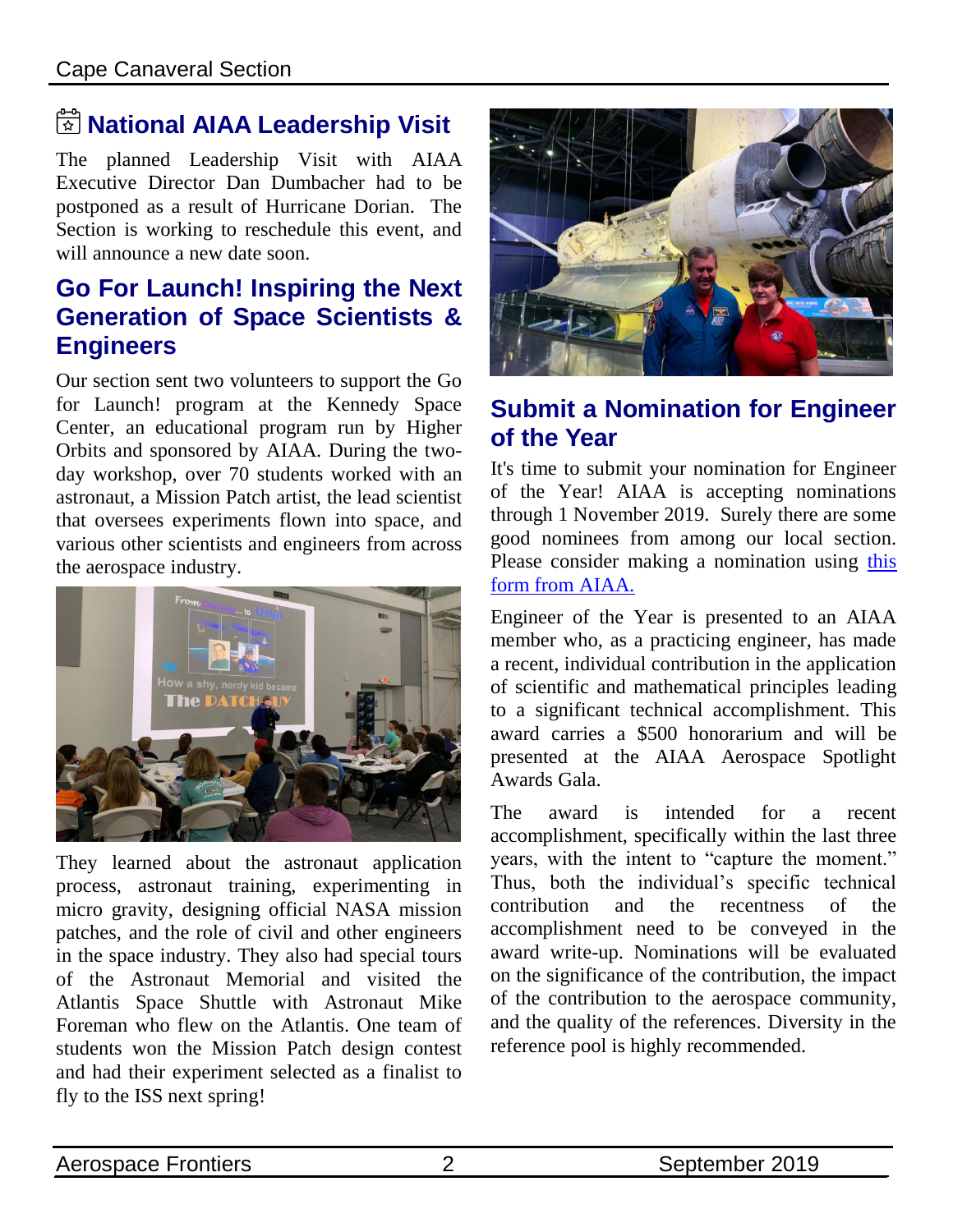# **Council Member Spotlight**



Hi fellow AIAA members! My name is Jake Shriver and I am the Communications Officer for the AIAA Cape Canaveral Section. I have a B.S. in Aerospace Engineering from the University of Tennessee in Knoxville and a M.S. in Technical Management from Johns Hopkins University. I work for NASA at Kennedy

Space Center as a NASA Test Director in the Test, Launch, and Recovery Management branch supporting Exploration Ground Systems (EGS), SLS, and Orion. My goals for this year are to help expand the connection with our section members and enhance outreach with the local community. It's an exciting time in aerospace and on the growing Space Coast. I look forward to working with everyone this year and contributing to our AIAA mission!

#### **Embry-Riddle Student Branch Update**

*Written by Thomas R. van Veldhuisen Chairman, Embry-Riddle Aeronautical University AIAA Student Branch*

In the past year, the Embry-Riddle Daytona Beach branch of the American Institute of Aeronautics and Astronautics has been growing in number and member participation in the organization. To this end, the branch is growing two newer design team projects, in addition to the previously sponsored Design/Build/Fly team, as well as beginning to work on a Women of Aeronautics & Astronautics chapter, in an attempt to reach a larger number of the aerospace engineering community on campus. The two newer projects, the CubeSat and Free Flight design teams, are an effort to meet the interests of more students in the organization.

The Free Flight design team consists of ten people and focuses on the design, build, and testing of ultra-lightweight, rubber band powered aircraft. Two members of the team currently hold national records in different classes of free flight aircraft. One of these members designed and built an aircraft that weighs less than a dollar bill and flies for over 25 minutes under its own power. AIAA hopes to design and compete with an aircraft that can match and surpass this to claim a national record for the branch. The other new project, the CubeSat Design Project, is the branches first team to participate in NASA's CubeSat Launch Initiative. The team aims to develop a design for a lunar lander in line with competition rules provided by the national branch. This project is helping to support the students interested in astronautics. In addition to the two new design teams, the Daytona Beach student branch has completed its development of the aircraft intended to compete in the AIAA's annual Design/Build/Fly competition. Last year the team got 6th overall and this year is aiming for top 3.



On a regional level, several officers have gone to regional dinners and the chapter co-hosted the regional conference with FIT in Coco Beach. Co-hosting the Region II student conference with FIT has been an exciting challenge for the chapter. The conference marked the first time in many years that the Daytona Beach student branch has hosted a conference and inspired many members to become more active in their research and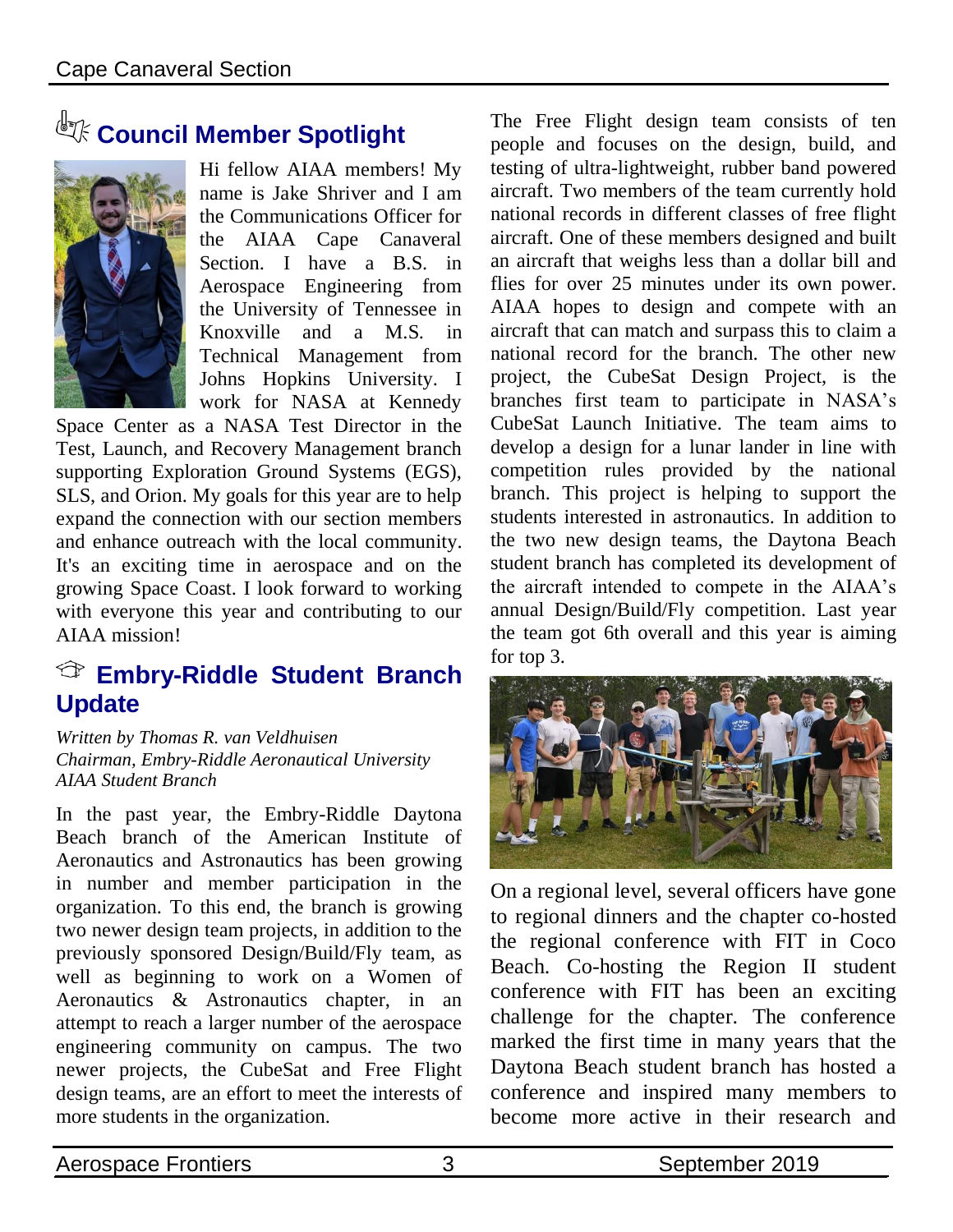#### Cape Canaveral Section

participation in branch events. In addition to all design teams and official events, the chapter has sponsored several fellowship events outside of general meetings between students and professors to get them to engage with each other and possibly get together for future collaboration. The chapter has also brought research opportunities to meetings as part of a continuing effort to help students find what they might be interested in. There is a lot of energy in the Embry-Riddle Daytona Beach branch of AIAA, and more great things are yet to come as it continues its upward trajectory.



### CCTS Space Coast Robotics **Showdown**

The Canaveral Council of Technical Societies (CCTS), of which the Cape Canaveral Section of AIAA is a member, is presenting the **Space Coast Robotics Showdown** in collaboration with FIRST Robotics on September 28 at Viera High School. Come witness the battle between robots built by Space Coast High School students. Entrance to the public is FREE. The event runs from 7AM-6PM, but you are welcome to stay for as little or as long as you like. See [this link](https://cctsonline.org/blog/wp-content/uploads/2019/08/SpaceCoast-Robotics-Showdown-Link.pdf) for more detail.

#### **AIAA Technical Committee Nominations due Nov. 15**

Participating on an AIAA Technical Committee (TC) or Integration and Outreach Committees (IOC) is a great way to share your expertise with the worldwide professional community, to make new contacts in your field, and to gain recognition as a technical leader. The AIAA Technical Committee (TC) Nomination period is now open for nominations for terms beginning 1 May 2020. The Nomination Packet attachment includes instructions for completing nomination forms, a listing of the TC Chairs, and the 2020/2021 TC and Integration and Outreach Committee (IOC) Requirements.

Nominations are being submitted via the AIAA website. The online nomination form for TCs is located at [this link,](https://www.aiaa.org/home/get-involved/committees-groups/technical-committees) and for IOCs at [this link.](https://www.aiaa.org/home/get-involved/committees-groups/Integration-and-Outreach-Division-Committees)

The nominations are due by 15 November 2019. Section Honors and Awards Chair (and TC Member) Dr. Razvan Rusovic is available to help with the TC process. Contact [rrusovic@fit.edu.](mailto:rrusovic@fit.edu)

### $\alpha$ <sup>C</sup> AIAA Cape Canaveral is on **Social Media and we want to hear from you! Find us @capeaiaa**

Take a minute to follow the AIAA Cape Canaveral Section on Facebook, Instagram, and Twitter at username @capeaiaa, or find us on Engage at [engage.aiaa.org/capecanaveral/home](http://engage.aiaa.org/capecanaveral/home) 

We want to hear from our members! Tell us what you think. Do you have a question you need answered? Do you need a guest speaker and/or volunteers for your event? Use these tools to ask your fellow section members for their help!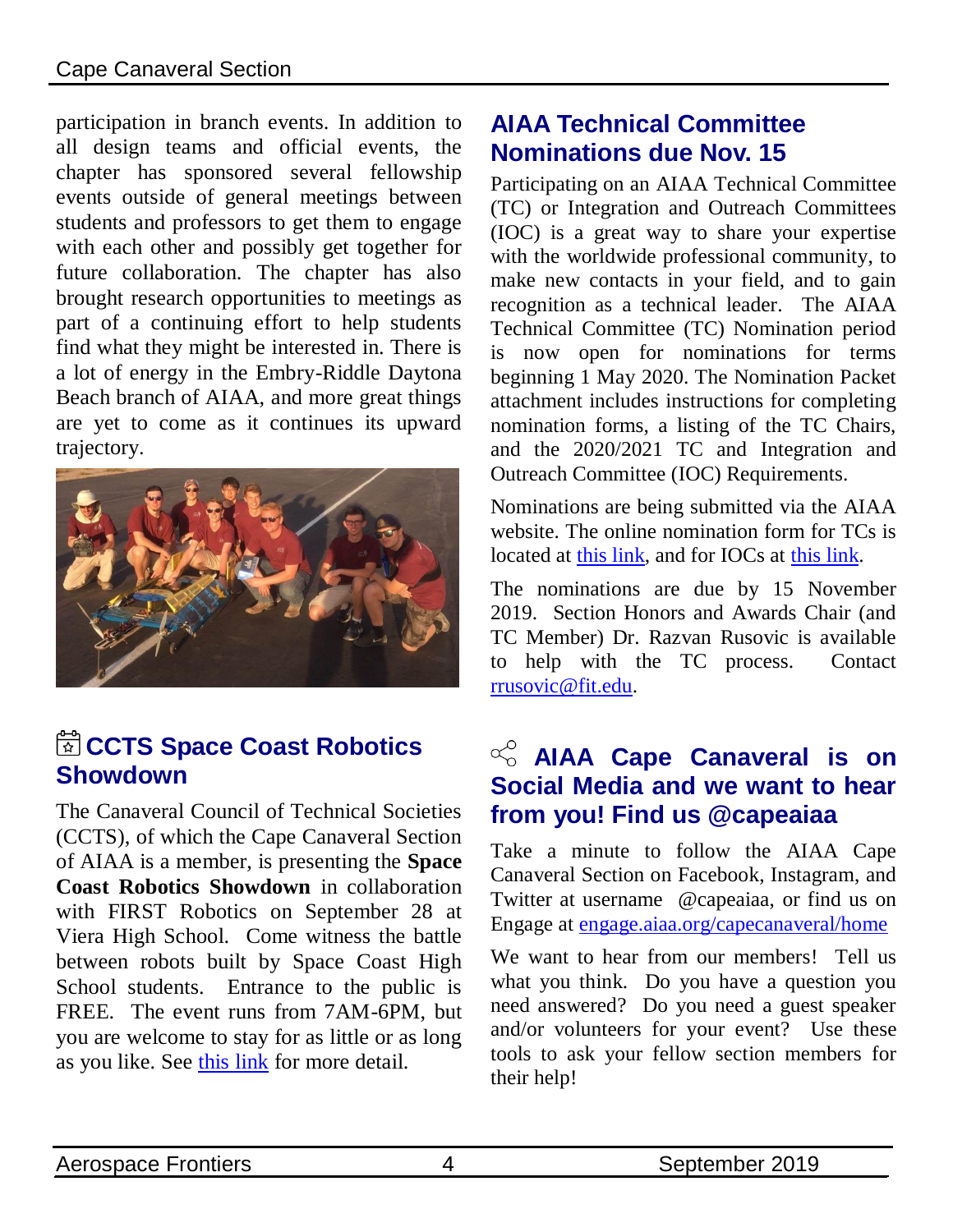## **2019 - 2020 Cape Canaveral Section Council Members**

| Chair                            | Elizabeth Balga                        |
|----------------------------------|----------------------------------------|
| Vice Chair                       | Rachel Mocini                          |
| Secretary                        | David Fleming                          |
| Treasurer                        | <b>Matthew Zuk</b>                     |
| Programs                         | Dennis Dali                            |
| Education                        | Naveen Sri Uddanti                     |
| Honors & Awards                  | Razvan Rusovici                        |
| Communications                   | Jacob Shiver                           |
| <b>STEM K-12</b>                 | Melissa Sleeper                        |
| <b>Public Policy</b>             | <b>Holly Petrucci</b>                  |
| Career and Workforce Development |                                        |
|                                  | <b>Dhuree Seth</b>                     |
|                                  | Young Professional Ashley Scharfenberg |

## **Vacant Positions**

The Executive Council currently has two vacancies: Technical Officer and Membership Chair. If you are interested in joining the leadership team, please contact Section Chair Elizabeth Balga at [aiaacanaveral@gmail.com.](mailto:aiaacanaveral@gmail.com)

## **Announcements**

#### **Technical Excellence Awards**

AIAA offers awards in numerous categories including the **Lawrence Sperry Award** for notable contributions by a young person, age 35 or under, to the advancement of aeronautics or astronautics. (Nomination Deadline October 1), the **Space Operations & Support Award** for outstanding efforts in overcoming space operations problems and assuring success, and recognizes those teams or individuals whose exceptional contributions were critical to an anomaly recovery, crew rescue, or space failure. (Nomination Deadline Feb. 1, 2020). The full list of Technical Excellence Awards can be found at [https://www.aiaa.org/home/get](https://www.aiaa.org/home/get-involved/honors-awards/awards/technical-excellence-awards/2)[involved/honors-awards/awards/technical](https://www.aiaa.org/home/get-involved/honors-awards/awards/technical-excellence-awards/2)[excellence-awards/2.](https://www.aiaa.org/home/get-involved/honors-awards/awards/technical-excellence-awards/2)

Please consider nominating one of your colleagues for this recognition. Section officers can assist with preparing the nomination packet (which is easier than you think!).

#### **AIAA Career Center**

AIAA is pleased to provide members with a [Career Center,](http://careercenter.aiaa.org/) with extensive lists of resumes and available positions. A powerful and user-friendly search tool allows you to find the ideal job or candidate.

#### $\alpha$ <sup>O</sup><sub>O</sub> Attend an AIAA Cape Canaveral **Council Meeting**

Many things take place behind the scenes to keep your AIAA Section running smoothly. We would like to encourage you, as members, to attend one of the Section Council Meetings. These meetings are the forum for discussing new ideas for events, speakers and outreach, among other things. One of the best things you can do is to tell us what interests you. We want to do things that you find valuable.

Please feel free to contact any of your Section Officers for further information.